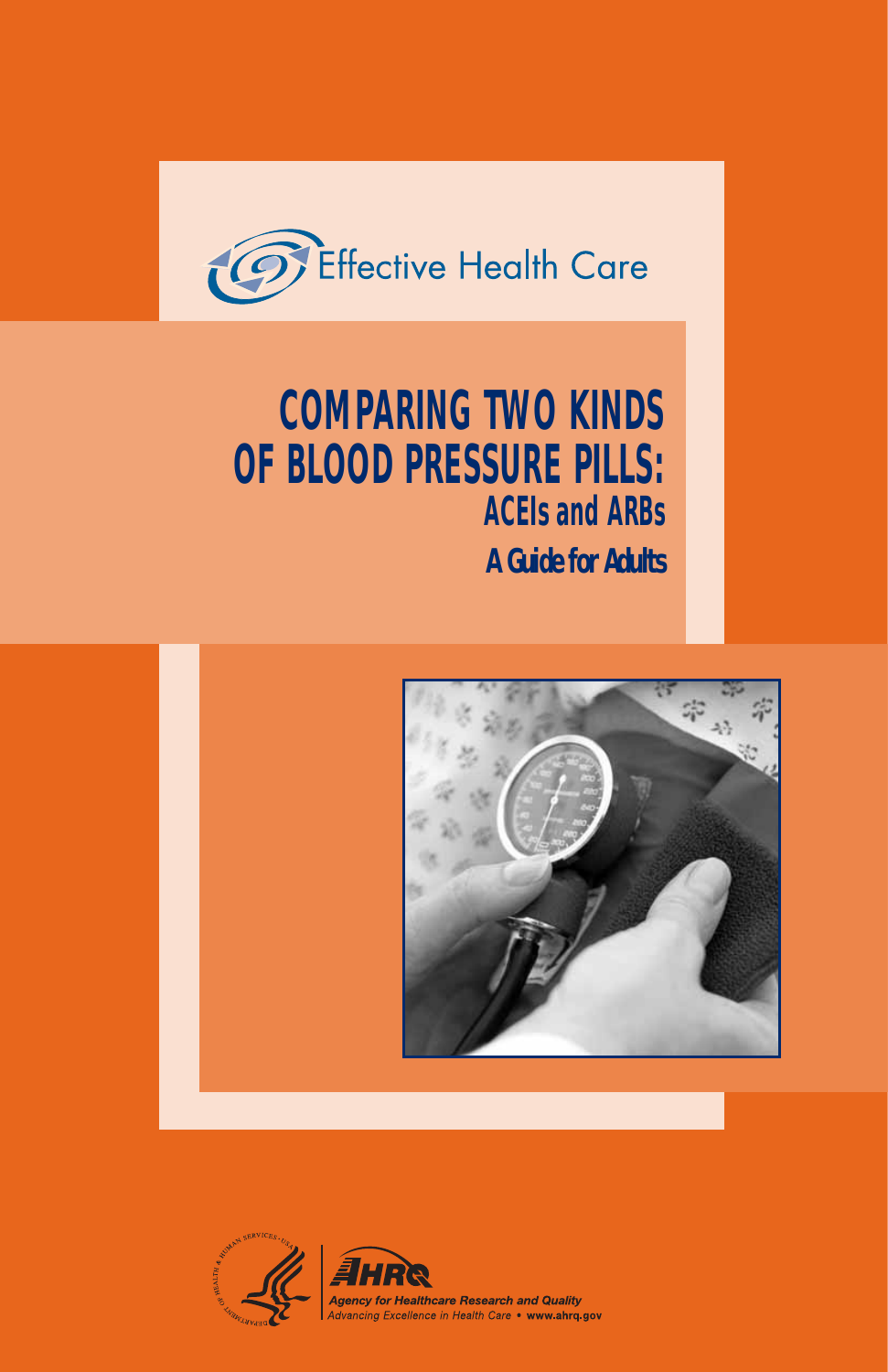# **Fast Facts**

- ACEIs and ARBs are two of the many kinds of blood pressure pills.
- Both kinds of pills (ACEIs and ARBs) do a good job of lowering blood pressure.
- ACEIs and ARBs rarely cause serious problems. The main difference in side effects is that ACEIs are more likely than ARBs to cause a dry cough.
- ACEIs and ARBs do not affect cholesterol levels or blood sugar levels.
- Some ACEIs are available as generics, which cost less.

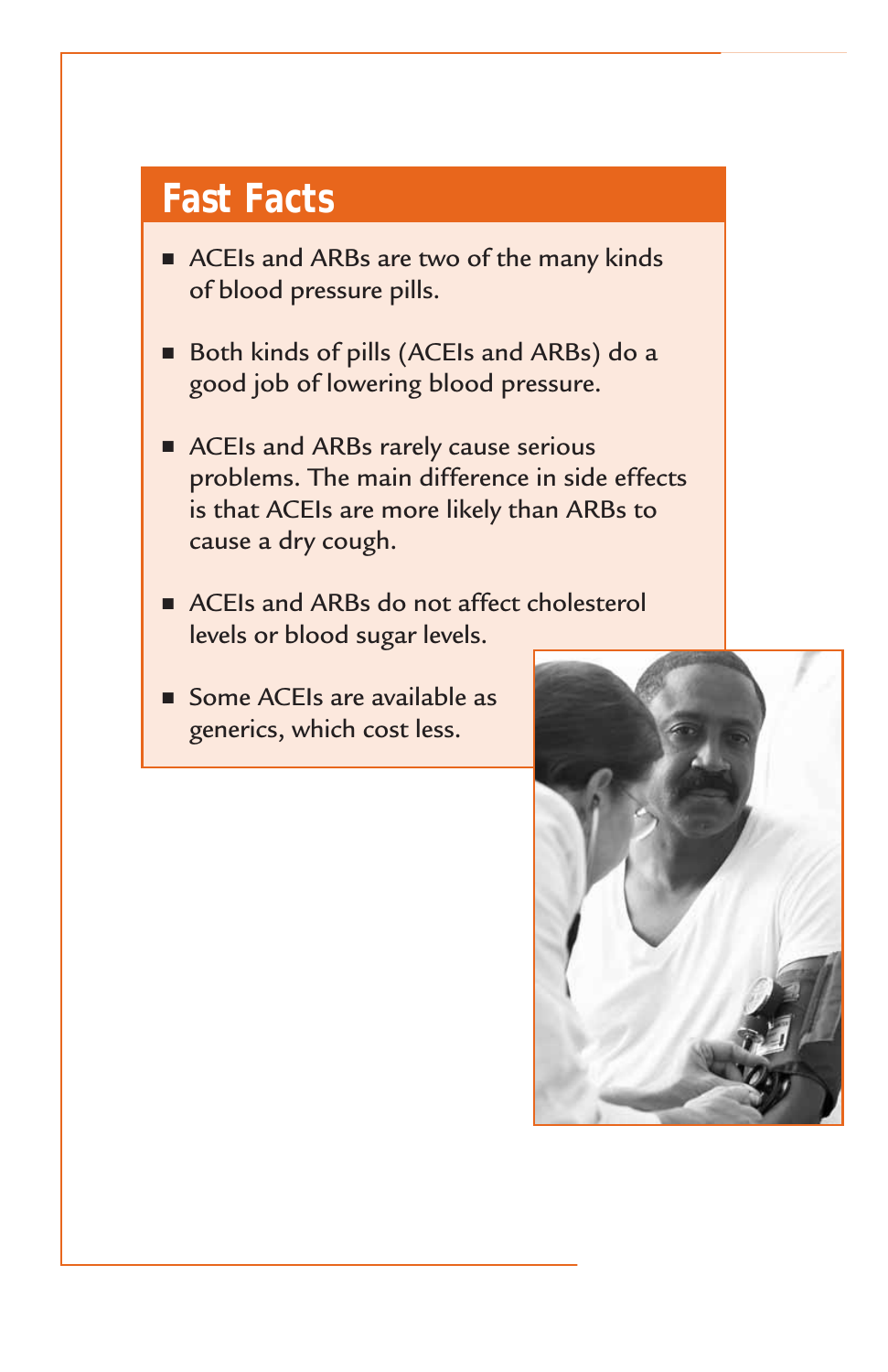#### **What does this guide cover?**

High blood pressure is treated with different kinds of pills, like diuretics (water pills), beta blockers, ACE inhibitors (ACEIs), and ARBs. In fact, people often take more than one kind of pill to bring blood pressure down.

This guide can help you talk with your doctor or nurse about two of the many kinds of blood pressure pills. It compares the benefits, side effects, and prices of drugs called ACEIs (pronounced "aces") and ARBs.

The information in this guide comes from a government-funded review of research comparing ACEIs and ARBs.

## **What are ACEIs and ARBs?**

Both ACEIs and ARBs relax blood vessels, and that lowers blood pressure. The names of ACEI drugs and ARB drugs are listed in the chart below. If you don't find your drug in the chart, you are probably taking a kind of blood pressure pill not covered in this guide.

| <b>ACEIs</b>                  |                                             |                                    | <b>ARBs</b>                   |                             |                                    |
|-------------------------------|---------------------------------------------|------------------------------------|-------------------------------|-----------------------------|------------------------------------|
| <b>GENERIC</b><br><b>NAME</b> | <b>BRAND</b><br><b>NAME</b>                 | <b>GENERIC</b><br><b>AVAILABLE</b> | <b>GENERIC</b><br><b>NAME</b> | <b>BRAND</b><br><b>NAME</b> | <b>GENERIC</b><br><b>AVAILABLE</b> |
| Benazepril                    | I otensin <sup>®</sup>                      | Yes                                | Candesartan                   | Atacand <sup>®</sup>        | Nο                                 |
| Captopril                     | Capoten®                                    | Yes                                | Eprosartan                    | <b>Teveten®</b>             | N <sub>o</sub>                     |
| Enalapril                     | Vasotec®                                    | Yes                                | Irbesartan                    | Avapro®                     | N <sub>o</sub>                     |
| Fosinopril                    | Monopril®                                   | Yes                                | Losartan                      | Cozaar <sup>®</sup>         | N <sub>o</sub>                     |
| Lisinopril                    | Prinivil <sup>®</sup> ,<br><b>Zestril</b> ® | Yes                                | Olmesartan                    | Benicar <sup>®</sup>        | N <sub>o</sub>                     |
| Moexipril                     | Univasc <sup>®</sup>                        | <b>No</b>                          | Telmisartan                   | Micardis <sup>®</sup>       | N <sub>o</sub>                     |
| Perindopril                   | Aceon®                                      | <b>No</b>                          | Valsartan                     | Diovan <sup>®</sup>         | No                                 |
| Quinapril                     | Accupril®                                   | Yes                                |                               |                             |                                    |
| Ramipril                      | Altace®                                     | <b>No</b>                          |                               |                             |                                    |
| Trandolapril                  | Mavik <sup>®</sup>                          | No                                 |                               |                             |                                    |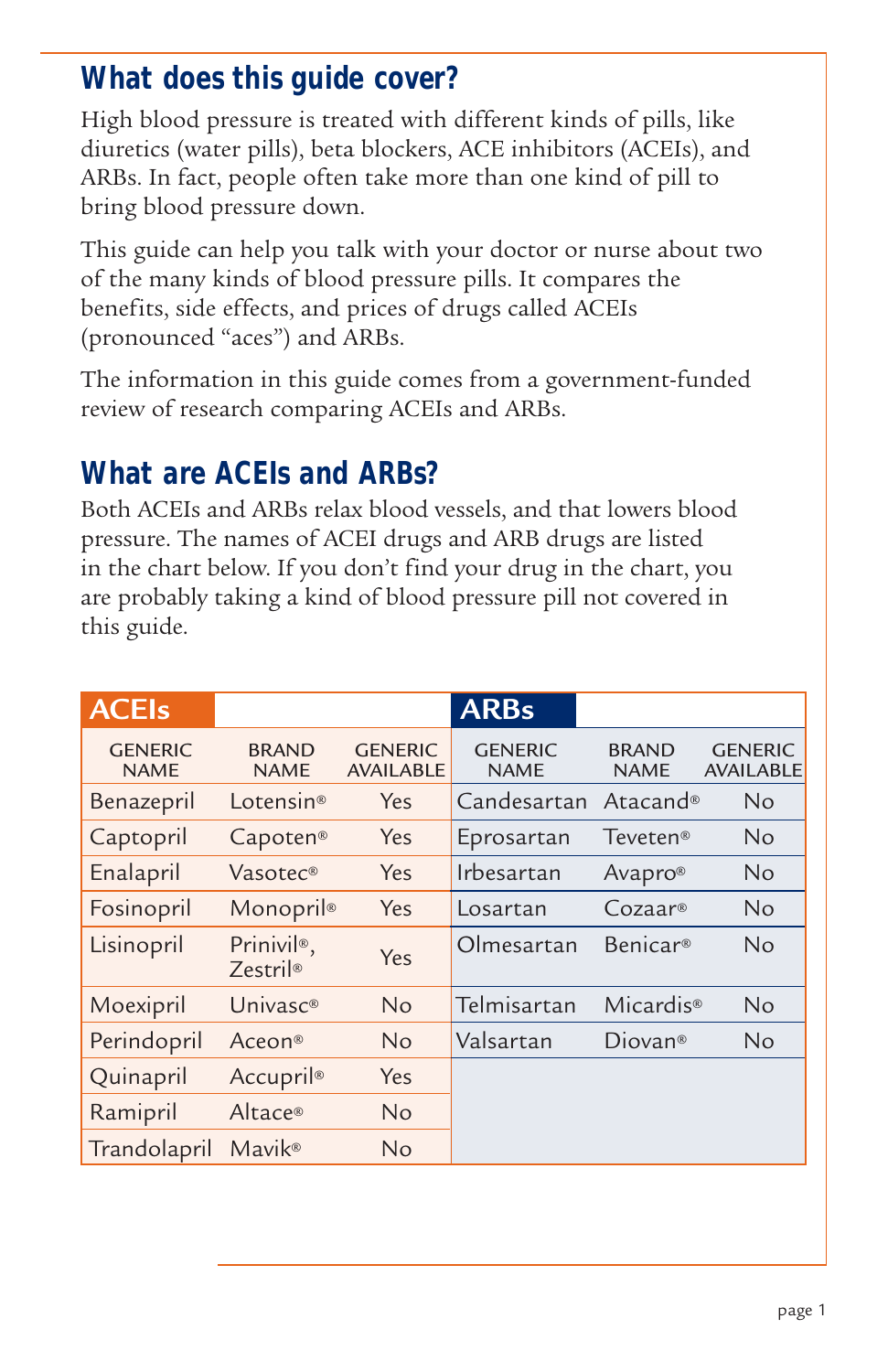## **Why treat high blood pressure?**

High blood pressure is one of the most common medical problems. Most people with high blood pressure have no symptoms. That's why it's called "the silent killer."

Blood pressure is the stress that blood puts on the inside walls of the arteries (blood vessels) as it flows through the body. High blood pressure means that blood is pushing too hard on the blood vessels. If high blood pressure is not treated, people can have a stroke, a heart attack, or problems with their kidneys.

Some people can lower their blood pressure by changing to healthier habits. Losing weight, eating healthy, and getting active can help. Most people also need medicines to bring their blood pressure under control. Work with your doctor or nurse to find medicines that are right for you.

# **How do benefits of ACEIs and ARBs compare?**

- When taken regularly, both ACEIs and ARBs do a good job of lowering blood pressure. ACEIs and ARBs work equally well.
- They do not affect cholesterol levels or blood sugar levels.
- They rarely cause serious problems.

Which drug is right for you may depend on what you think about the side effects and cost.

## **How do costs compare?**

Cost is often a major factor in using a medicine. The charts on pages 4 and 5 can help you compare the costs of these pills. If medicines are part of your health insurance plan, check with your plan about the cost to you.

- Brand name ACEIs and ARBs have similar costs.
- Some of the ACEIs are available as generics, which cost less.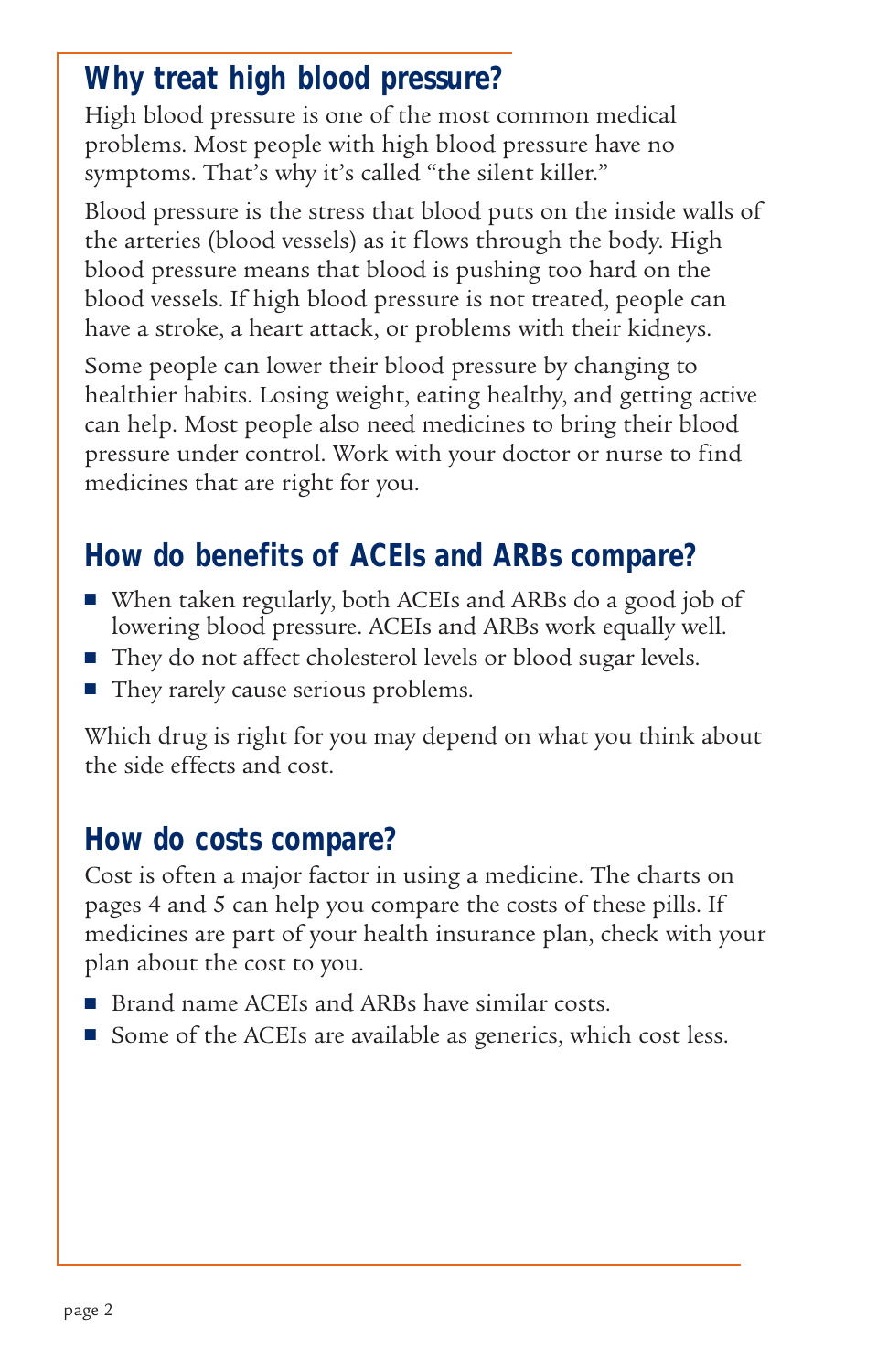#### **How do side effects of ACEIs and ARBs compare?**

Both ACEIs and ARBs can cause cough, dizziness, and headache. The chance of dizziness or headache is about the same with ACEIs and ARBs. The main difference is that ACEIs are more likely to cause a dry cough. Sometimes this cough is bad enough that people need to switch drugs. In research studies:

- 8 out of 100 people taking an ACEI stop taking it because of side effects.
- 3 out of 100 people taking an ARB stop because of side effects.

Tell your doctor or nurse if you are bothered by one of these side effects. But **do not stop taking your medicine on your own.**

#### **What about serious risks?**

It is rare, but sometimes people get a drug reaction called angioedema (pronounced "AN-gee-o-uh-DEE-muh"). In research comparing ACEIs and ARBs, about 1 out of 10,000 people gets angioedema.

The most common symptom of angioedema is swelling of the tongue or lips. Call your doctor or nurse right away if you start to swell. This might mean you are having a reaction to your medicine.

**Warning: If you are taking an ACEI or an ARB and become pregnant, call your doctor or nurse to ask for a formulate the UPS and ARBS**<br>**for advice. ACEIs and ARBs can cause serious** birth defects. **birth defects.**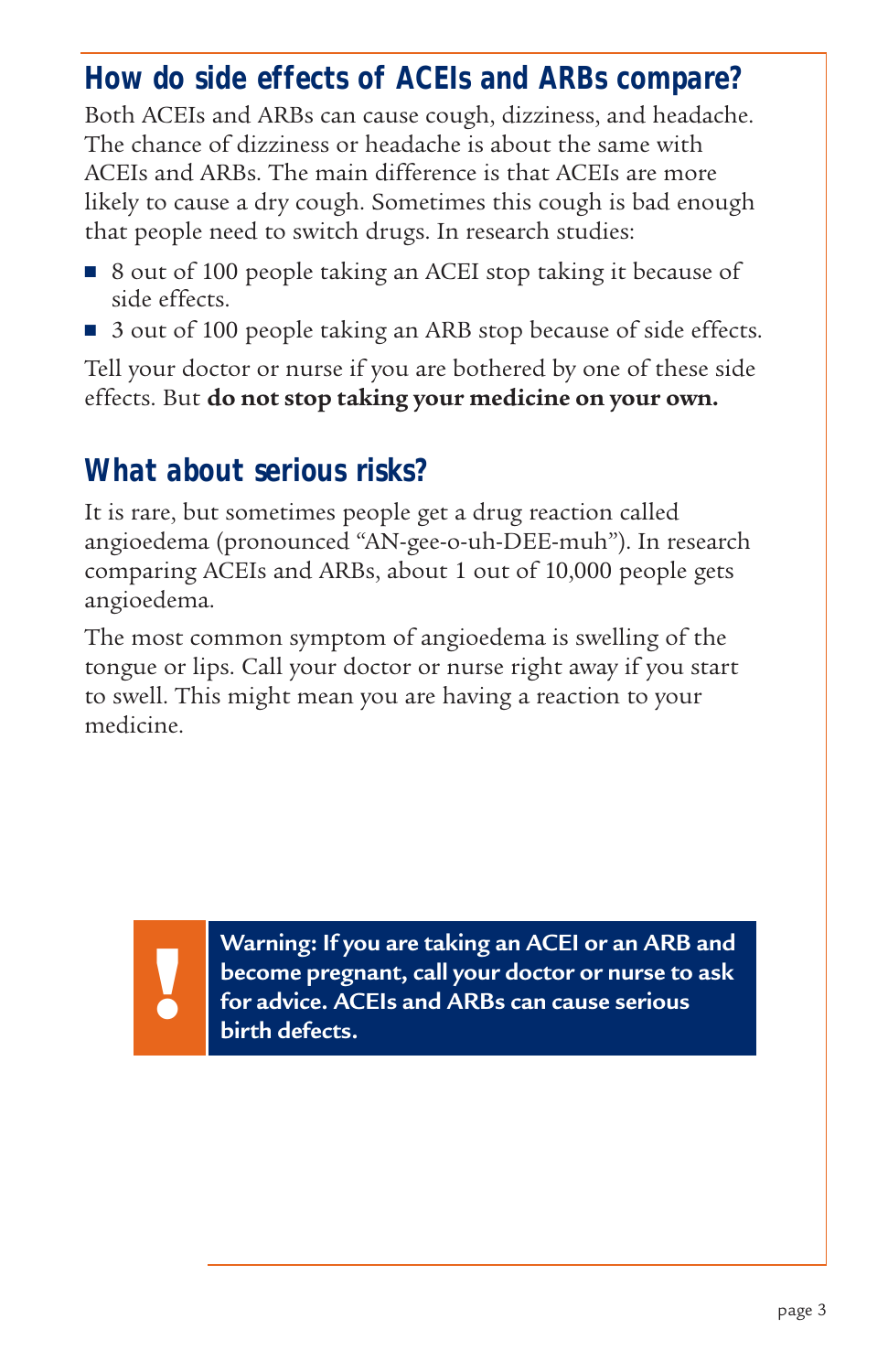| <b>GENERIC</b><br><b>NAME</b> | <b>BRAND</b><br><b>NAME</b>         | <b>DOSE FOR HIGH</b><br><b>BLOOD PRESSURE1</b> |                                                                | PRICE FOR 1-MONTH SUPPLY <sup>2</sup><br><b>GENERIC</b><br><b>BRAND</b> |                               |
|-------------------------------|-------------------------------------|------------------------------------------------|----------------------------------------------------------------|-------------------------------------------------------------------------|-------------------------------|
| Benazepril                    | Lotensin®                           | 10<br>20<br>40                                 | mg every day<br>mg every day<br>mg every day                   | \$30<br>\$30<br>\$30                                                    | \$45<br>\$45<br>\$45          |
| Captopril                     | Capoten®                            | 25<br>50                                       | mg twice a day<br>mg twice a day                               | \$40<br>\$75                                                            | \$115<br>\$200                |
| Enalapril                     | Vasotec®                            | 5<br>10<br>20<br>20                            | mg every day<br>mg every day<br>mg every day<br>mg twice a day | \$30<br>\$30<br>\$45<br>\$90                                            | \$45<br>\$45<br>\$65<br>\$135 |
| Fosinopril                    | Monopril®                           | 10                                             | mg every day                                                   | \$35                                                                    | \$45                          |
| Lisinopril                    | Prinivil <sup>®</sup> ,<br>Zestril® | 10<br>20<br>40                                 | mg every day<br>mg every day<br>mg every day                   | \$30<br>\$30<br>\$45                                                    | \$35<br>\$40<br>\$55          |
| Moexipril                     | Univasc <sup>®</sup>                | 7.5<br>15 <sup>15</sup><br>15                  | mg every day<br>mg every day<br>mg twice a day                 | No generic<br>available                                                 | \$45<br>\$50<br>\$95          |
| Perindopril                   | Aceon®                              | $\overline{2}$<br>$\overline{4}$<br>8          | mg every day<br>mg every day<br>mg every day                   | No generic<br>available                                                 | \$50<br>\$55<br>\$70          |
| Quinapril                     | Accupril®                           | 10<br>20                                       | mg every day<br>mg every day                                   | \$35<br>\$35                                                            | \$45<br>\$45                  |
| Ramipril                      | Altace®                             | 2.5<br>5<br>10 <sup>°</sup>                    | mg every day<br>mg every day<br>mg every day                   | No generic<br>available                                                 | \$50<br>\$50<br>\$60          |
| Trandolapril                  | <b>Mavik®</b>                       | 1<br>$\overline{2}$                            | mg every day<br>mg every day                                   | No generic<br>available                                                 | \$40<br>\$40                  |

<sup>1</sup>Doses are similar to those used in the research studies. Average Wholesale Price from *Drug Topics Redbook*, 2007.

#### **Where can I get more information?**

For an electronic copy of this guide and materials about comparing treatments and medicines for other medical conditions, visit this Web site: www.effectivehealthcare.ahrq.gov

For a free print copy, call the AHRQ Publications Clearinghouse (800) 358-9295

Ask for AHRQ Publication Number 08-EHC003-2A

For more information about high blood pressure, visit the Medline Plus Web site: http://www.nlm.nih.gov/medlineplus/highbloodpressure.html

**ACEIs**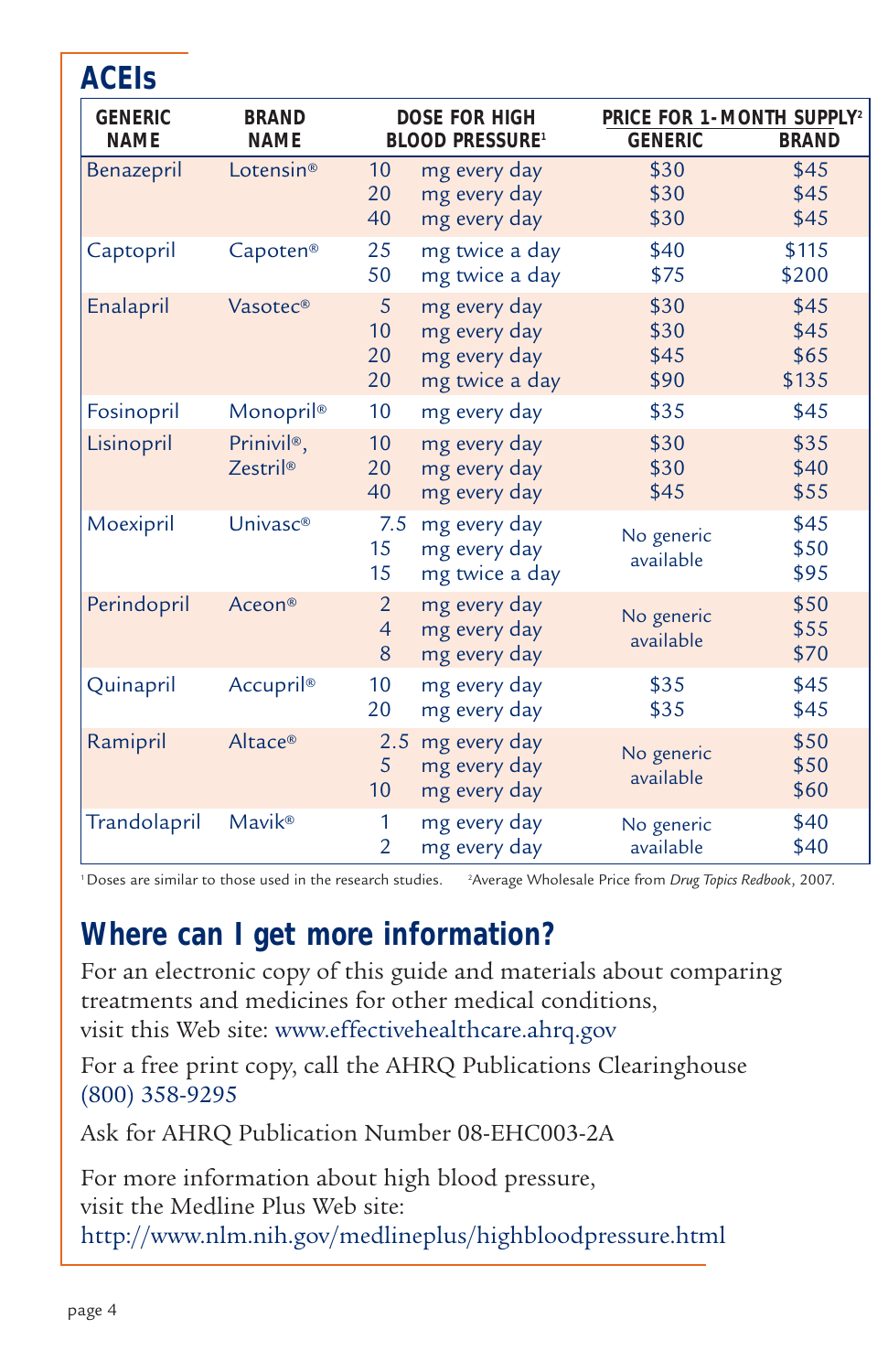| <b>ARBs</b>                   |                             |                                                            |                                                |                                                                         |                       |
|-------------------------------|-----------------------------|------------------------------------------------------------|------------------------------------------------|-------------------------------------------------------------------------|-----------------------|
| <b>GENERIC</b><br><b>NAME</b> | <b>BRAND</b><br><b>NAME</b> | <b>DOSE FOR HIGH</b><br><b>BLOOD PRESSURE</b> <sup>1</sup> |                                                | PRICE FOR 1-MONTH SUPPLY <sup>2</sup><br><b>GENERIC</b><br><b>BRAND</b> |                       |
| Candesartan                   | Atacand <sup>®</sup>        | $\overline{4}$<br>8<br>16                                  | mg every day<br>mg every day<br>mg every day   |                                                                         | \$55<br>\$55<br>\$55  |
| Eprosartan                    | <b>Teveten<sup>®</sup></b>  | 400<br>600<br>400                                          | mg every day<br>mg every day<br>mg twice a day |                                                                         | \$65<br>\$75<br>\$130 |
| <b>Irbesartan</b>             | Avapro <sup>®</sup>         | 150<br>300                                                 | mg every day<br>mg every day                   | No                                                                      | \$55<br>\$70          |
| Losartan                      | $Cozaar$ <sup>®</sup>       | 25<br>50<br>100                                            | mg every day<br>mg every day<br>mg every day   | generic<br>available                                                    | \$55<br>\$60<br>\$80  |
| Olmesartan                    | <b>Benicar®</b>             | 20<br>40                                                   | mg every day<br>mg every day                   |                                                                         | \$50<br>\$60          |
| Telmisartan                   | Micardis®                   | 20<br>40<br>80                                             | mg every day<br>mg every day<br>mg every day   |                                                                         | \$50<br>\$60<br>\$65  |
| Valsartan                     | Diovan <sup>®</sup>         | 80<br>160                                                  | mg every day<br>mg every day                   |                                                                         | \$60<br>\$65          |

1Doses are similar to those used in the research studies. 2 Average Wholesale Price from *Drug Topics Redbook*, 2007.

#### **What is the source of this guide?**

The information in this guide comes from a detailed review of 61 research reports. The review is called *Comparative Effectiveness of Angiotensin-Converting Enzyme Inhibitors (ACEIs) and Angiotensin II Receptor Antagonists (ARBs) for Treating Essential Hypertension* (2007), and was written by the Duke Evidencebased Practice Center.

The Agency for Healthcare Research and Quality (AHRQ) created the Eisenberg Center at Oregon Health & Science University to make research helpful for consumers. This guide was prepared by Bruin Rugge, M.D., Sandra Robinson, M.S.P.H., Martha Schechtel, R.N., Theresa Bianco, Pharm.D., Valerie King, M.D., and David Hickam, M.D., of the Eisenberg Center. People with high blood pressure helped them write this guide.